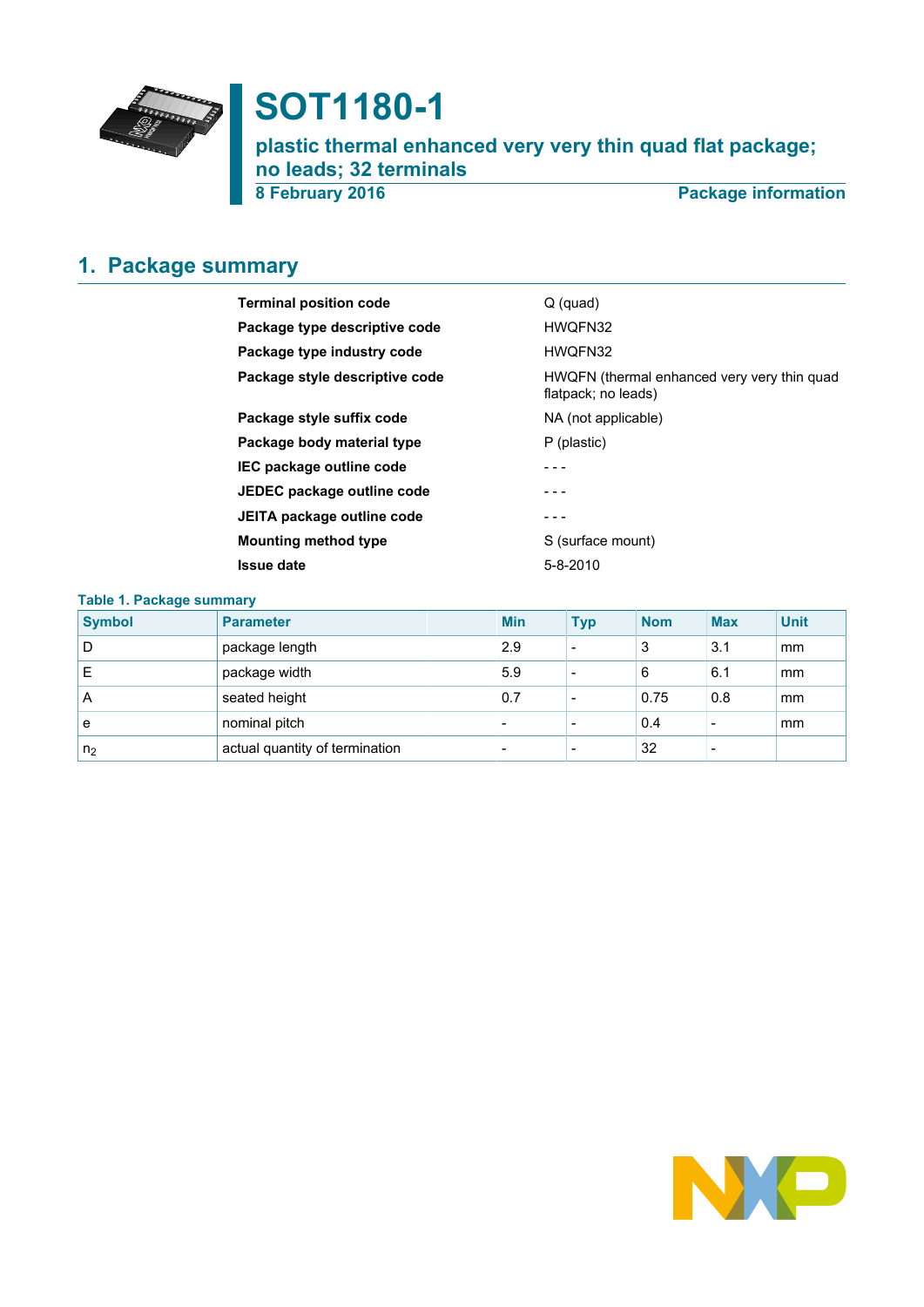### **plastic thermal enhanced very very thin quad flat package; no leads; 32 terminals**

## <span id="page-1-0"></span>**2. Package outline**



### **Fig. 1. Package outline HWQFN32 (SOT1180-1)**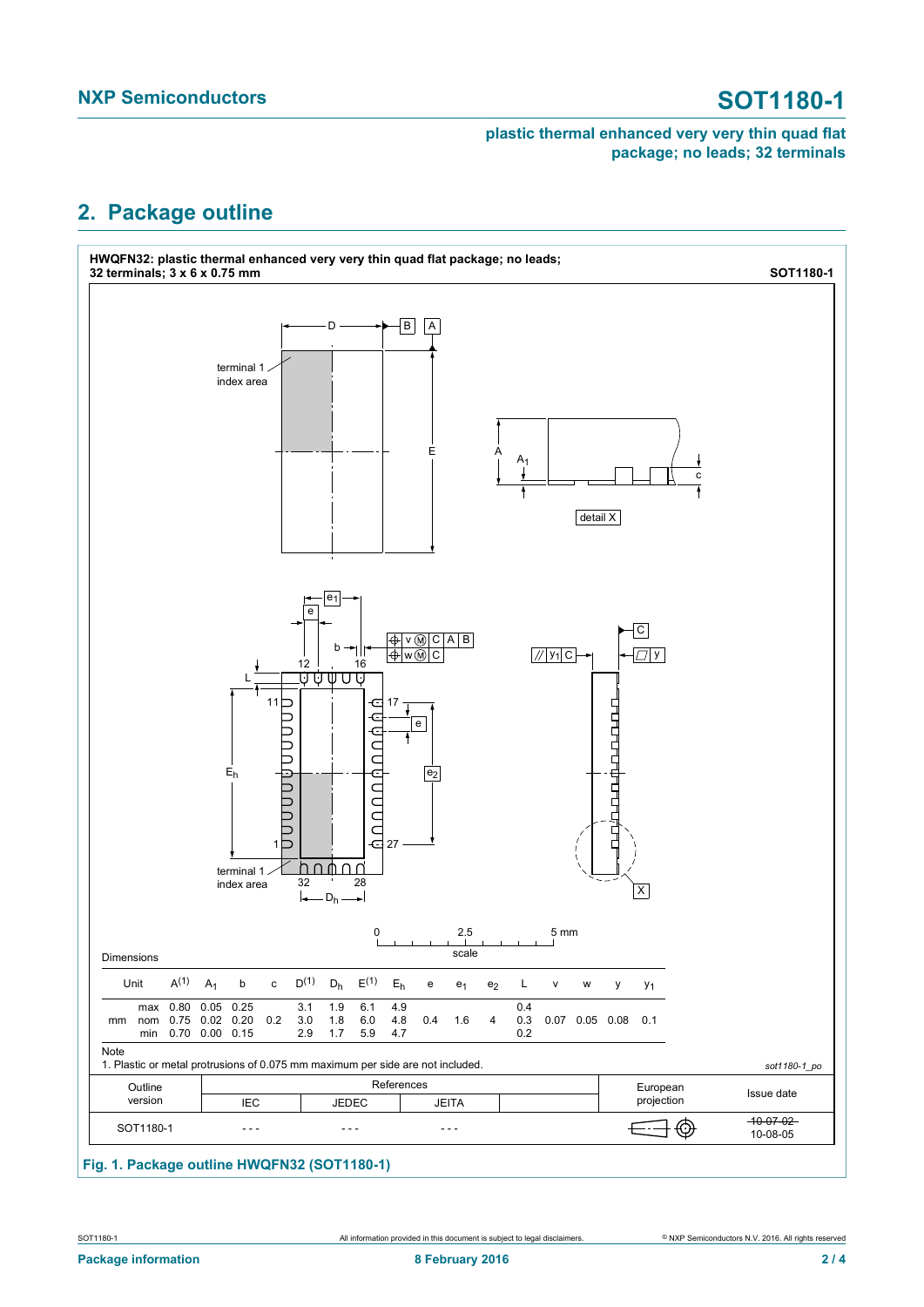#### **plastic thermal enhanced very very thin quad flat package; no leads; 32 terminals**

# <span id="page-2-0"></span>**3. Legal information**

#### **Disclaimers**

**Limited warranty and liability** — Information in this document is believed to be accurate and reliable. However, NXP Semiconductors does not give any representations or warranties, expressed or implied, as to the accuracy or completeness of such information and shall have no liability for the consequences of use of such information. NXP Semiconductors takes no responsibility for the content in this document if provided by an information source outside of NXP Semiconductors.

In no event shall NXP Semiconductors be liable for any indirect, incidental, punitive, special or consequential damages (including - without limitation lost profits, lost savings, business interruption, costs related to the removal or replacement of any products or rework charges) whether or not such damages are based on tort (including negligence), warranty, breach of contract or any other legal theory.

Notwithstanding any damages that customer might incur for any reason whatsoever, NXP Semiconductors' aggregate and cumulative liability towards customer for the products described herein shall be limited in accordance with the *Terms and conditions of commercial sale* of NXP Semiconductors.

**Right to make changes** — NXP Semiconductors reserves the right to make changes to information published in this document, including without limitation specifications and product descriptions, at any time and without notice. This document supersedes and replaces all information supplied prior to the publication hereof.